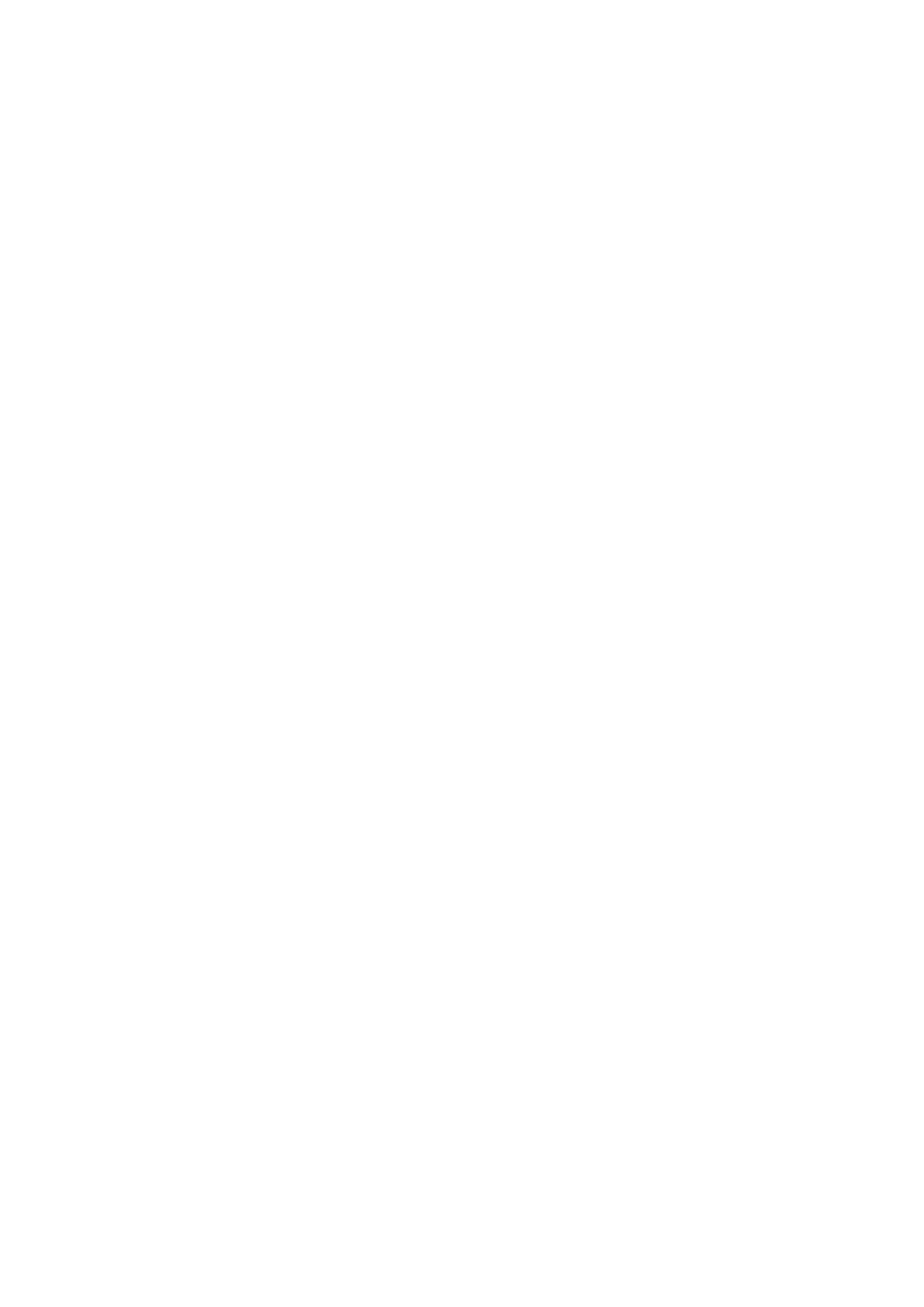

by

J. Random Author

to obtain the degree of Master of Science at the Delft University of Technology, to be defended publicly on Tuesday January 1, 2013 at 10:00 AM.

Student number: 1234567 Project duration: March 1, 2012 – January 1, 2013 Thesis committee: Prof. dr. ir. J. Doe, TU Delft, supervisor Dr. E. L. Brown, TU Delft Ir. A. Aaronson, Acme Corporation

*This thesis is confidential and cannot be made public until December 31, 2013.*

An electronic version of this thesis is available at [http://repository.tudelft.nl/.](http://repository.tudelft.nl/)

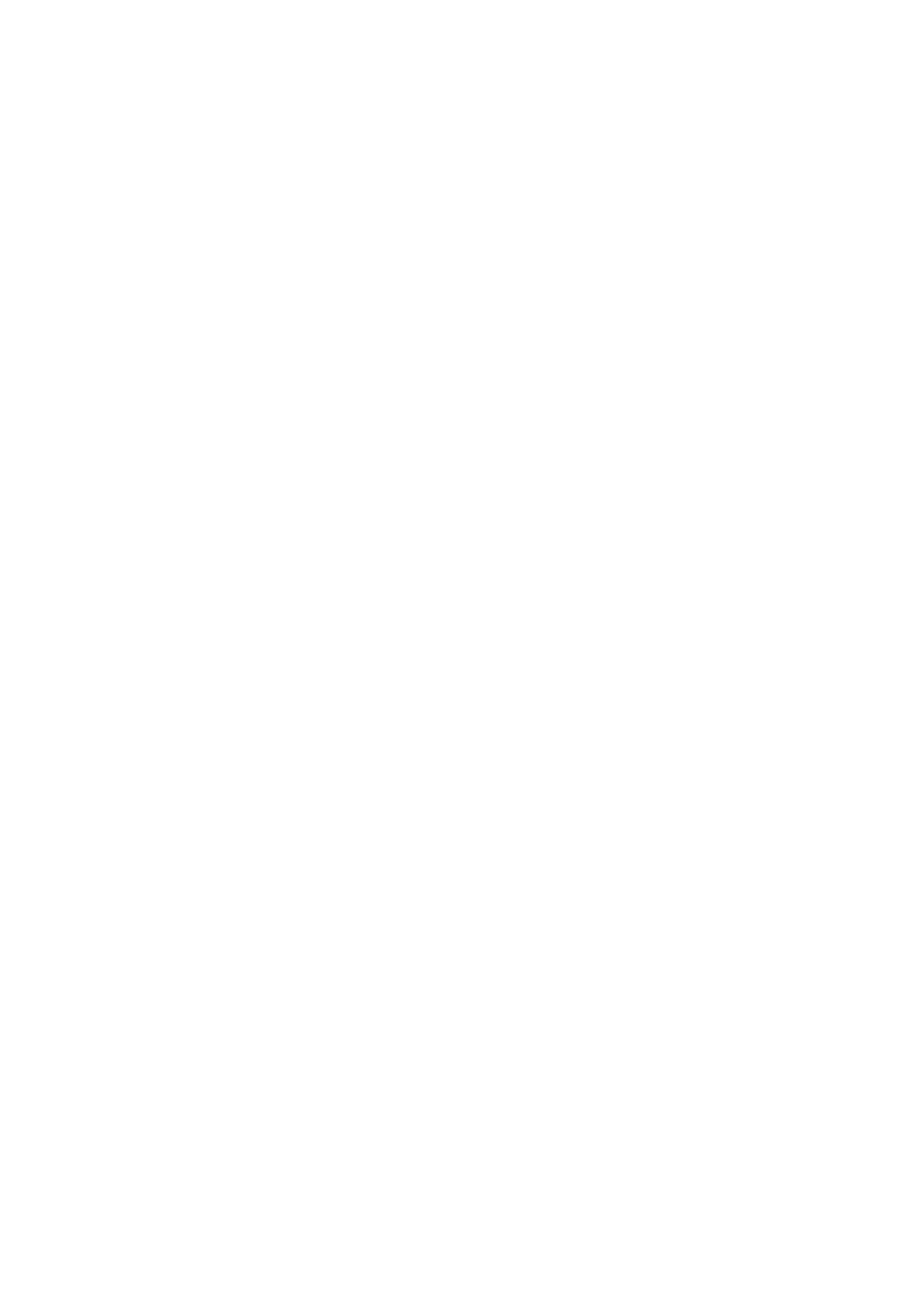## Preface

Preface…

*J. Random Author Delft, January 2013*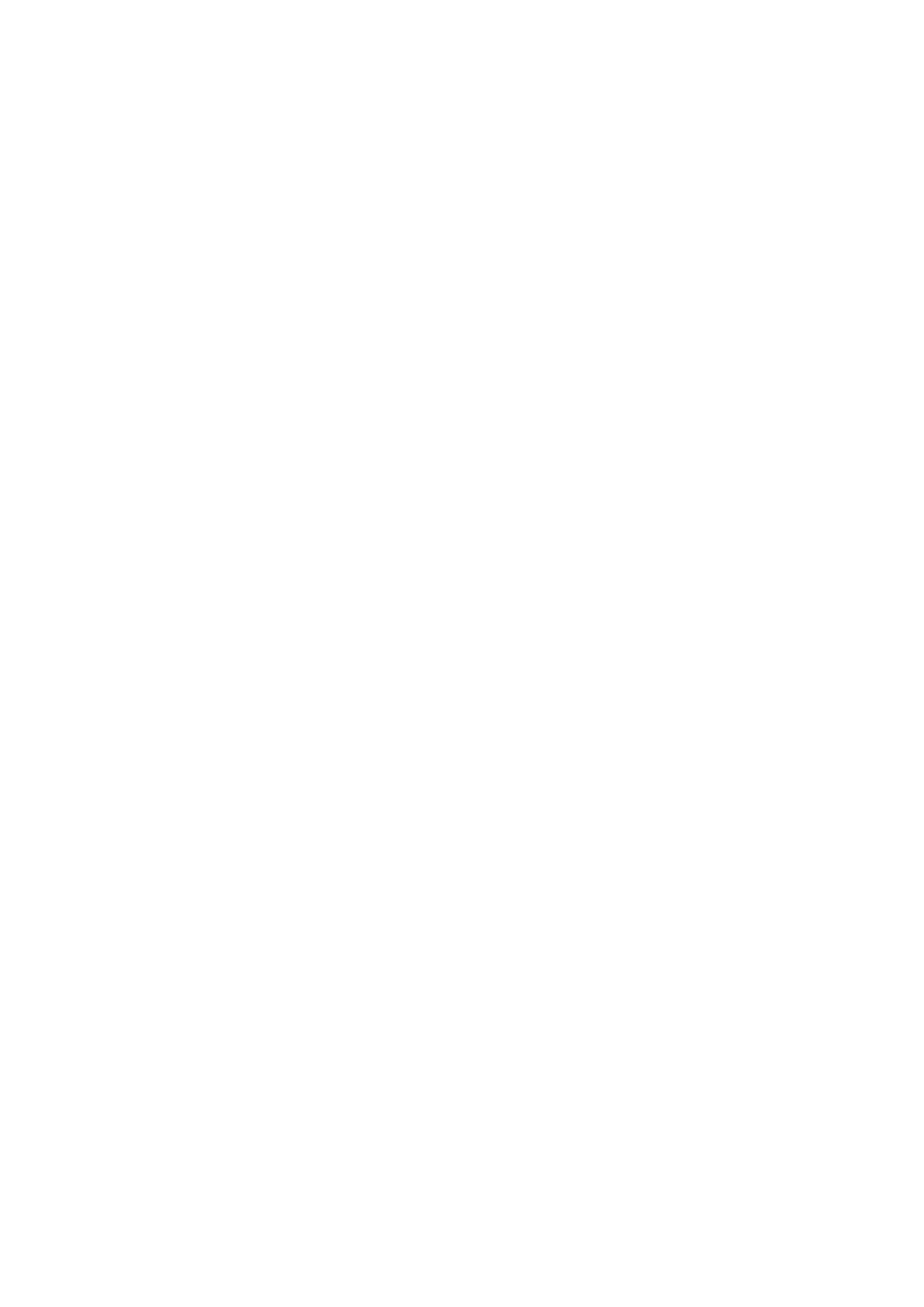## **Contents**

|  | 1 Introduction |  |
|--|----------------|--|
|  |                |  |
|  |                |  |
|  |                |  |
|  |                |  |
|  |                |  |
|  |                |  |
|  |                |  |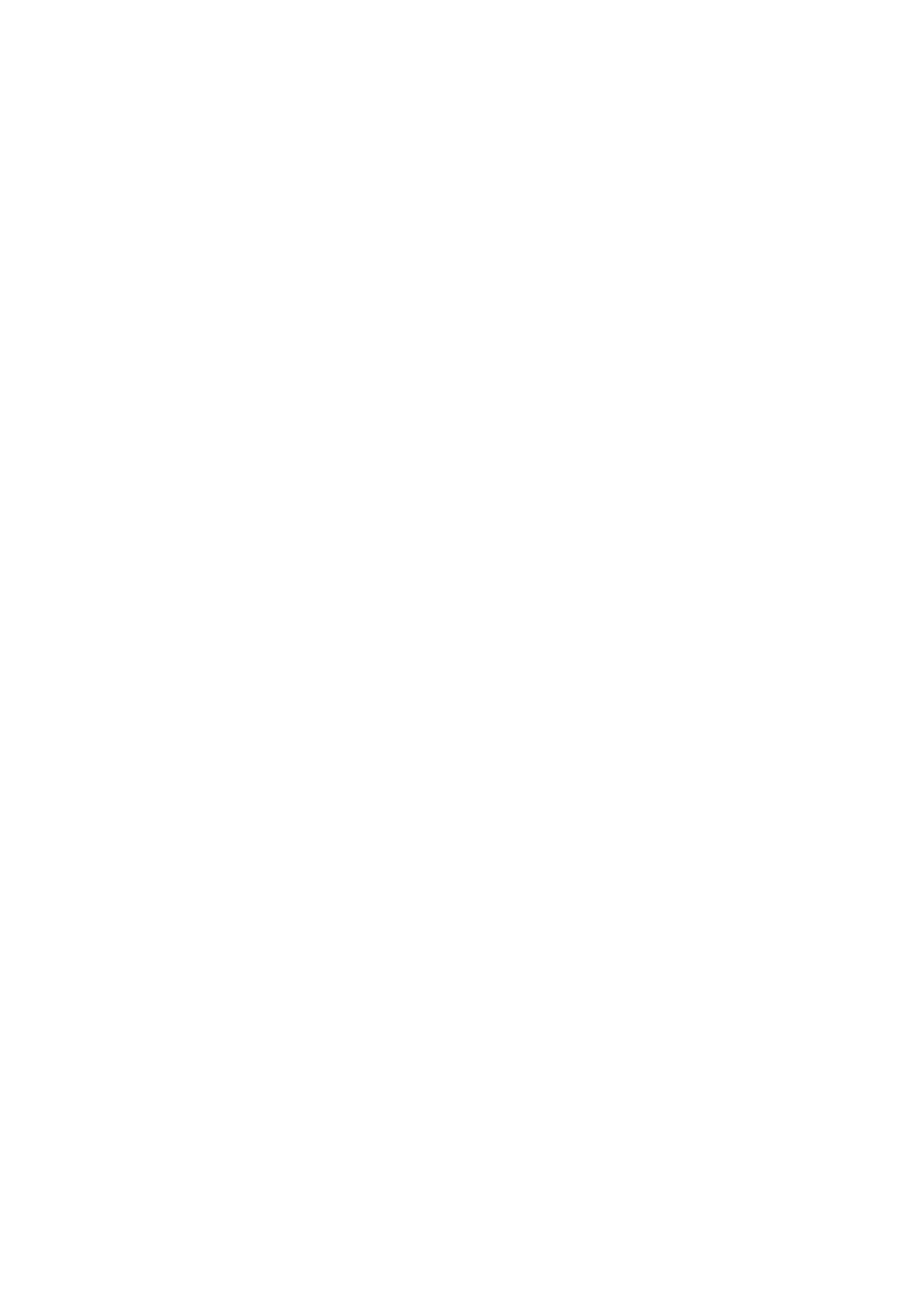## Introduction

1

<span id="page-8-0"></span>This document is intended to be both an example of the TU Delft LATEX template for reports and theses, as well as a short introduction to its use. It is not intended to be a general introduction to  $\cancel{\text{ETr}}\times$  itself,<sup>[1](#page-8-2)</sup> and we will assume the reader to be familiar with the basics of creating and compiling documents.

Instructions on how to use this template under Windows and Linux, and which LATEX packages are required, can be found in README.txt.

#### <span id="page-8-1"></span>**1.1. Document Structure**

Since a report, and especially a thesis, might be a substantial document, it is convenient to break it up into smaller pieces. In this template we therefore give every chapter its own file. The chapters (and appendices) are gathered together in  $report.tex$ , which is the master file describing the overall structure of the document. report.tex starts with the line

```
\documentclass{tudelft-report}
```
which loads the TU Delft report template. The template is based on the  $\mathbb{E} T_F X$  book document class and stored in tudelft-report.cls. The document class accepts several comma-separated options. The default language is English, but this can be changed to Dutch (*e.g.*, for bachelor theses) by specifying the dutch option:

```
\documentclass[dutch]{tudelft-report}
```
Furthermore, hyperlinks are shown in blue, which is convenient when reader the report on a computer, but can be expensive when printing. They can be turned black with the  $print$  option. This will also turn the headers black instead of cyan.

If the document becomes large, it is easy to miss warnings about the layout in the LATEX output. In order to locate problem areas, add the draft option to the \documentclass line. This will display a vertical bar in the margins next to the paragraphs that require attention. Finally, the nativefonts option can be used to override the automatic font selection (see below).

This template has the option to automatically generate a cover page with the  $\lambda$ makecover command. See the next section for a detailed description.

The contents of the report are included between the  $\begin{pmatrix} \frac{d}{d} \end{pmatrix}$  and  $\end{pmatrix}$  and  $\begin{pmatrix} \frac{d}{d} \end{pmatrix}$ commands, and split into three parts by

- 1. \frontmatter, which uses Roman numerals for the page numbers and is used for the title page and the table of contents;
- 2. \mainmatter, which uses Arabic numerals for the page numbers and is the style for the chapters;
- 3.  $\alpha$  appendix, which uses letters for the chapter numbers, starting with 'A'.

<span id="page-8-2"></span><sup>1</sup>We recommend <http://en.wikibooks.org/wiki/LaTeX> as a reference and a starting point for new users.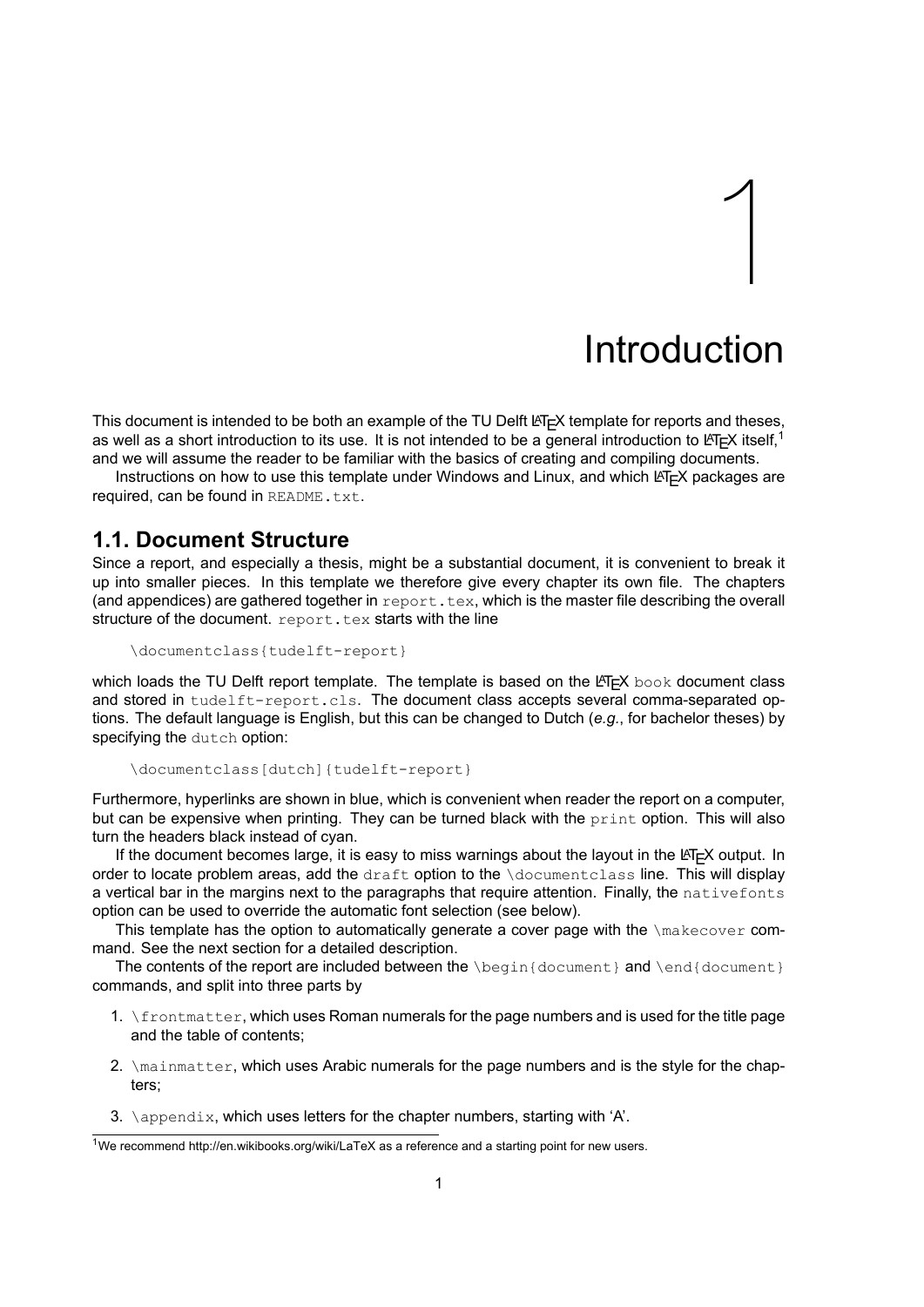The title page is defined in a separate file, e.g., title.tex, and included verbatim with \input{title}.<sup>[2](#page-9-2)</sup> Additionally, it is possible to include a preface, containing, for example, the acknowledgements. An example can be found in  $preface.tex.$  The table of contents is generated automatically with the \tableofcontents command. Chapters are included after \mainmatter and appendices after \appendix. For example, input{chapter-1} includes chapter-1.tex, which contains this introduction.

#### <span id="page-9-0"></span>**1.1.1. Bibliography**

Lists of references are handled by biblatex. The present document has the following preamble

```
\usepackage[style=apa]{biblatex}
\addbibresource{report.bib}
```
The first line tells us that the references will be formatted according to the APA-standards. On  $\sigma$ verleaf this should adhere to the 7th version of these standards. On your own computer the version of biblatex may be older and use the 6th version.

The second line points to a file that contains the references in a database like format. Use one such line for every database that you want to use.

The general way this works is as follows Using the present document as an example):

```
xelatex report
biber report
xelatex report
```
The first line typesets the document and gathers information for the lists of references; the second line will generate lists of references for all chapters, these will be read in during execution of the third and fourth lines. Depending on the editor that you use much of this can be done by clicking on a suitable icon or by hitting suitably defined hot keys.

The biblatex package has many options and can be tailored to almost every need; you can explore its documentation at https://www.ctan.org/pkg/biblatex

To get numbered references just use

```
\usepackage{biblatex}
\addbibresource{report.bib}
```
To give some examples we cite an article: Einstein, [1906](#page-14-0), a book: Engelking, [1989,](#page-14-1) another article: Hart, [2018,](#page-14-2) and a book with more than one editor: Hart et al., [2014](#page-14-3).

#### <span id="page-9-1"></span>**1.2. Cover and Title Page**

This template will automatically generate a cover page if you issue the *\makecover* command. There are two formats for the cover page: one with a page-filling ('bleeding') illustration, with the title(s) and author(s) in large ultrathin typeface, and the other where the illustration fills the lower half of the A4, whereas title(s), author(s) and additional text are set in the standard sans-serif font on a plain background with a color chosen by the user. The last option is selected by the optional key  $split$ : \makecover[split] yields a page with the illustration on the lower half. All illustrations are bleeding, in accordance with the TU Delft style.

Before generating the cover, you need to provide the information to put on it. This can be done with the following commands:

• \title[Optional Color]{Title}

This command is used to provide the title of the document. The title title is also printed on the spine. If you use a title page (see below), this information will be used there as well. As the title, subtitle and author name are printed directly over the cover photo, it will often be necessary to adjust the print color in order to have sufficient contrast between the text and the background. The optional color argument is used for this.

<span id="page-9-2"></span><sup>2</sup>Note that it is not necessary to specify the file extension.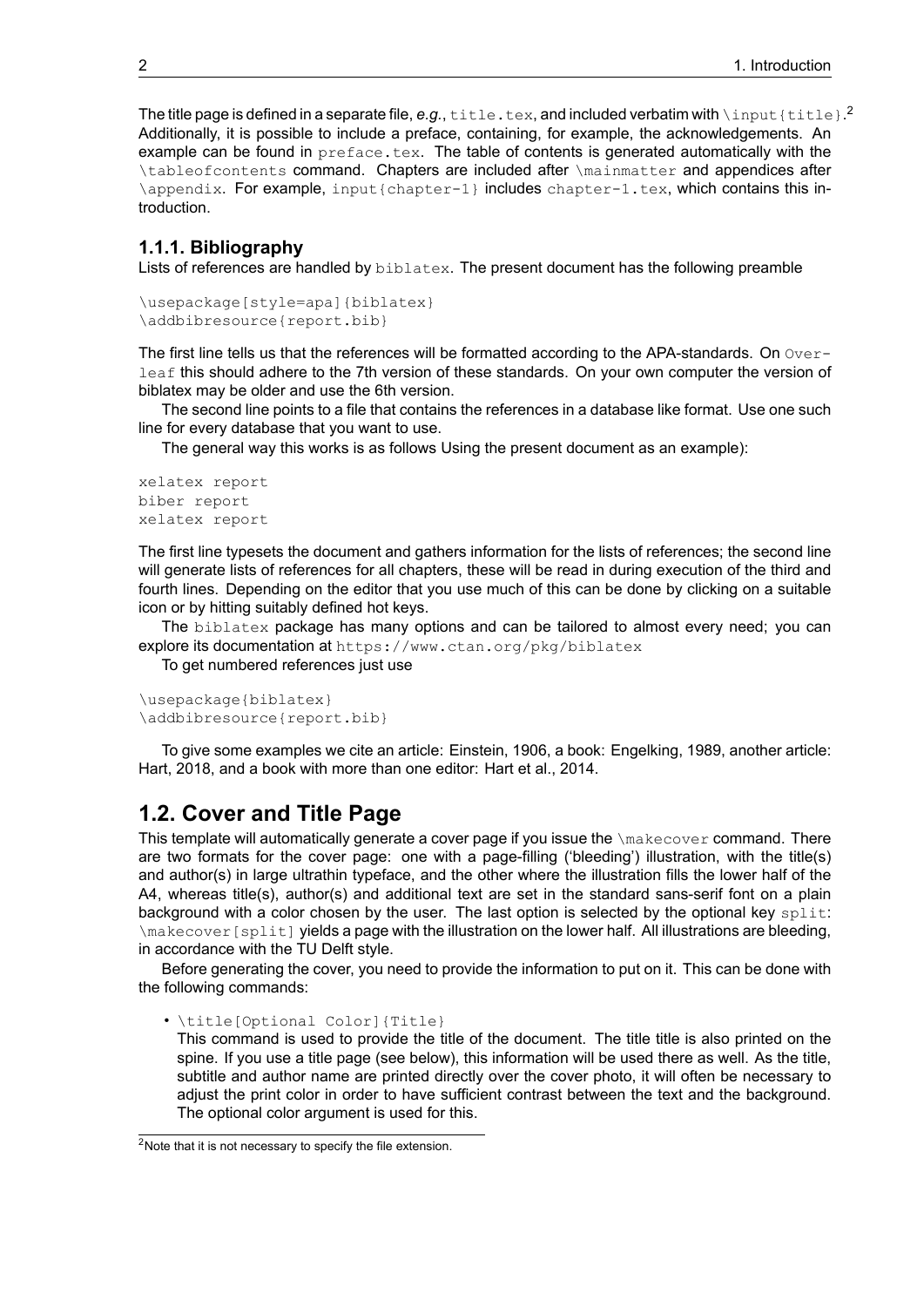• \title[Optional Color]{Subtitle}

This command is used to provide a subtitle for the document. If you use a title page (see below), this information will be used there as well. It possible to adjust the print color in order to have sufficient contrast between the text and the background – the optional color argument is used for this.

• \author{J.\ Random Author}

This command specifies the author. The default color is tudelft-white, but this may be adjusted in the same way as the titles.

• \affiliation{Technische Universiteit Delft}

The affiliation is the text printed vertically on the front cover. It can be the affiliation, such as the university or department name, or be used for the document type (*e.g.*, Master's thesis). The default color is again tudelft-white, adjustable through the color option.

• \coverimage{cover.jpg}

With this command you can specify the filename of the cover image. The image is stretched to fill the full width of the front cover (including the spine if a back cover is present).

• \covertext{Cover Text}

If a back cover is present, the cover text is printed on the back. Internally, this text box is created using the  $\text{ATEX}$  minipage environment, so it supports line breaks.

- \titleoffsetx{OffsetX},\titleoffsety{OffsetY} If the cover page contains a pagefilling picture (i.e.,  $split$  is not specified with the  $makecover$  command, the best position of the title depends a lot on the picture chosen for it. The lower left corner of the minipage containing title, subtitle and author is specified by these two commands. The offsets are measured from the top left corner of the page.
- \afiloffsetx{AfilX\}, \afiloffsety{AfilY} specifies the lower left corner of the text containing the affiliation, measured from the top left corner of the page.

In addition to  $[split]$ , the  $\backslash$ makecover command accepts several additional options for customizing the layout of the cover. The most important of these is back. Supplying this option will generate a back cover as well as a front, including the spine. Since this requires a page size slightly larger than twice A4 (to make room for the spine), and  $\mathbb{A}E$  does not support different page sizes within the same document, it is wise to create a separate file for the cover. cover.tex contains an example. The recommended page size for the full cover can be set with

\geometry{papersize={1226bp,851bp}}

after the document class and before \begin{document}.

The other options \makecover accepts are

• nospine

If a back cover is generated, the title will also be printed in a black box on the spine. However, for smaller documents the spine might not be wide enough. Specifying this option disables printing the title on the spine.

• frontbottom

By default the black box on the front is situated above the blue box. Specifying this option will place the black box below the blue one.

• spinewidth

If a back cover is present, this option can be used to set the width of the spine. The default is spinewidth=1cm.

• frontboxwidth, frontboxheight, backboxwidth, backboxheight As their names suggest, these options are used to set the width and height of the front (black) and back (blue) boxes. The default widths and heights are 4.375in and 2.1875in, respectively.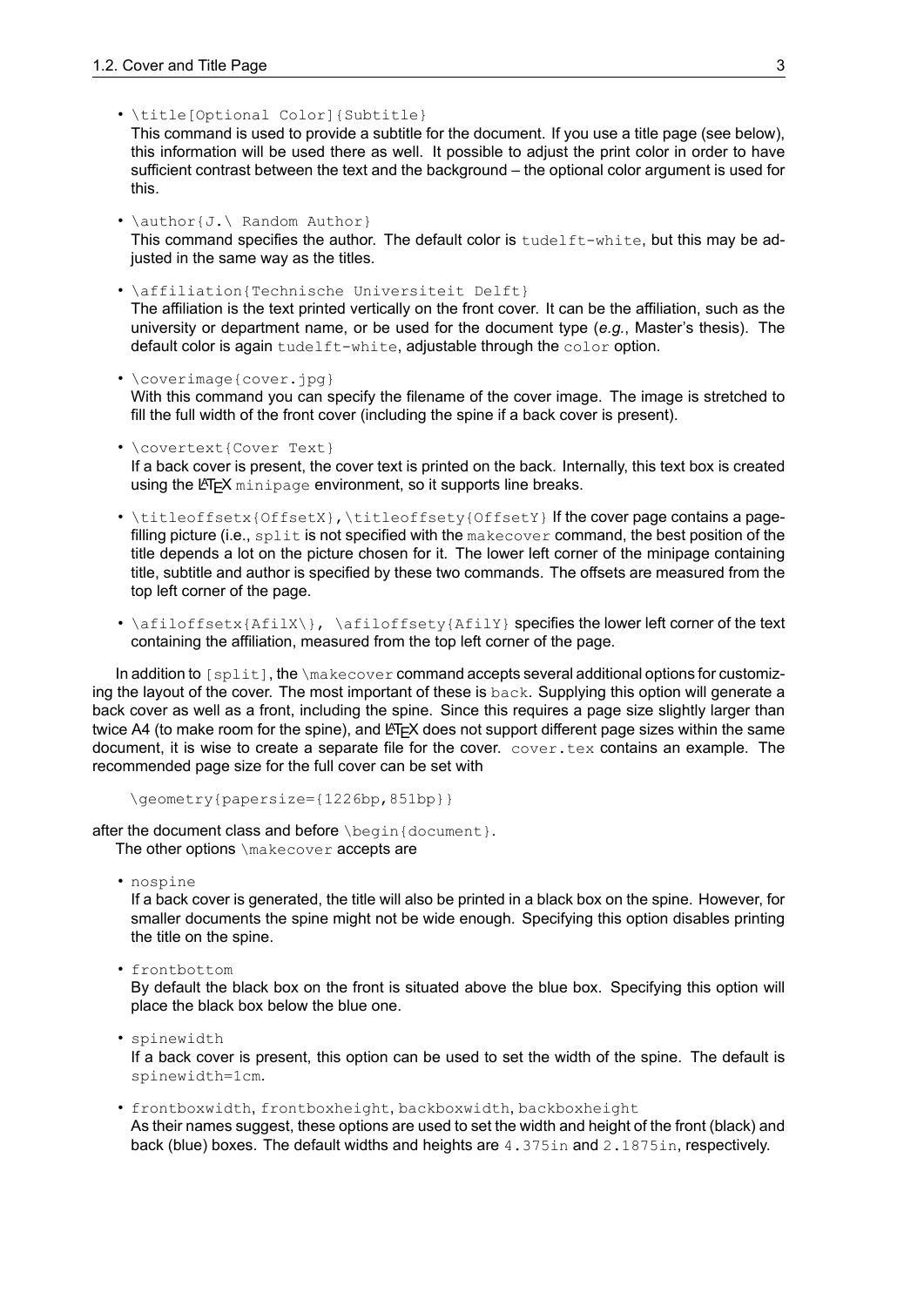```
• x, y
```
The blue and black boxes touch each other in a corner. The location of this corner can be set with these options. It is defined with respect to the top left corner of the front cover. The default values are  $x=0.8125$ in and  $y=3$ in.

• margin

This option sets the margin between the borders of the boxes and their text. The default value is 12pt.

For a thesis it is desirable to have a title page within the document, containing information like the thesis committee members. To give you greater flexibility over the layout of this page, it is not generated by a command like \makecover, but instead described in the file title.tex. Modify this file according to your needs. The example text is in English, but Dutch translations are provided in the comments. Note that for a thesis, the title page is subject to requirements which differ by faculty. Make sure to check these requirements before printing.

#### <span id="page-11-0"></span>**1.3. Chapters**

Each chapter has its own file. For example, the  $\mathbb{E}T$  source of this chapter can be found in chapter-1.tex. A chapter starts with the command

\chapter{Chapter title}

This starts a new page, prints the chapter number and title and adds a link in the table of contents. If the title is very long, it may be desirable to use a shorter version in the page headers and the table of contents. This can be achieved by specifying the short title in brackets:

\chapter[Short title]{Very long title with many words which could not possibly fit on one line}

Unnumbered chapters, such as the preface, can be created with  $\lambda$ chapter\*{Chapter title}. Such a chapter will not show up in the table of contents or in the page header. To create a table of contents entry anyway, add

\addcontentsline{toc}{chapter}{Chapter title}

after the **\chapter** command. To print the chapter title in the page header, add

\setheader{Chapter title}

Chapters are subdivided into sections, subsections, subsubsections, and, optionally, paragraphs and subparagraphs. All can have a title, but only sections and subsections are numbered. As with chapters, the numbering can be turned off by using  $\setminus$  section\*{ $\ldots$ }, instead of  $\setminus$  section{ $\ldots$ }, and similarly for the subsection.

### <span id="page-11-1"></span>**1.4. \section{…}**

#### <span id="page-11-2"></span>**1.4.1. \subsection{…}**

\subsubsection{…}

**\paragraph{…}** Lorem ipsum dolor sit amet, consectetur adipisicing elit, sed do eiusmod tempor incididunt ut labore et dolore magna aliqua. Ut enim ad minim veniam, quis nostrud exercitation ullamco laboris nisi ut aliquip ex ea commodo consequat. Duis aute irure dolor in reprehenderit in voluptate velit esse cillum dolore eu fugiat nulla pariatur. Excepteur sint occaecat cupidatat non proident, sunt in culpa qui officia deserunt mollit anim id est laborum.

#### <span id="page-11-3"></span>**1.5. Fonts and Colors**

The fonts used by this template depend on which version of LATEX you use. Regular LATEX, *i.e.*, if you compile your document with with latex, pslatex or pdflatex, will use Utopia for text, Fourier for math and Latin Modern for sans-serif and monospaced text. However, if you want to adhere to the TU Delft house style, you will need to use X<u>⊣</u>AT<sub>E</sub>X, as it supports TrueType and OpenType fonts. Compiling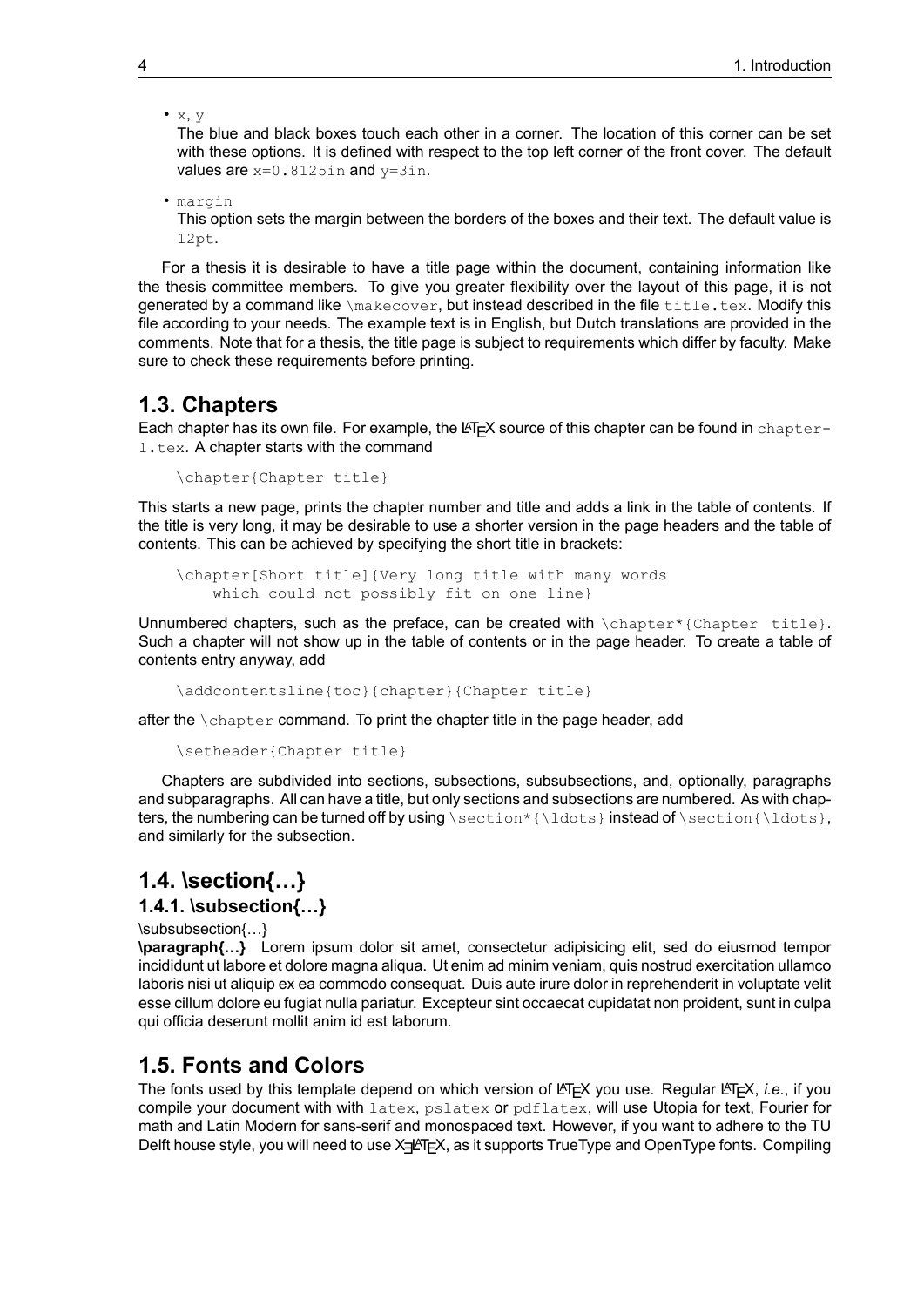with xelatex will use Arial for most titles and text, Courier New for monospace and Cambria for math. If you want to haf a sans-serif font for the main text, while using latex, pslatex or pdflatex, you can use the option noroman in the report style:

\documentclass[...,noroman]{tudelft-report}

For document and part titles, TU Delft Ultra Light is used. For quotes, columns and text in boxes, you use Georgia. If you want to use X<u>⊣</u>AT<sub>E</sub>X, but do not want to use the TU Delft house style fonts, you can add the nativefonts option to the document class. This will still use TU Delft Utra Light and Arial on the cover, but not for the body of the document. If you need to use these fonts for certain sections in the main text, they are available via \tudrmfamily (Georgia) and \tudtitlefamily (TU Delft Utra Light).

You have to learn the rules of the game. And then you have to play better than anyone else. *Albert Einstein*

The corporate colors of the TU Delft are cyan, black and white, available via  $\cdot$ color{tudelft- $\cyan\}$ , \color{tudelft-black} (which differs slightly from the default \color{black}) and \color{tudelft-white}, respectively. Apart from these three, the house style defines the basic colors tudelft-sea-green, tudelft-green, tudelft-dark-blue, tudelft-purple, tudelftturquoise and tudelft-sky-blue, as well as the accent colors tudelft-lavendel, tudelftorange, tudelft-warm-purple, tudelft-fuchsia, tudelft-bright-green and tudelftyellow.